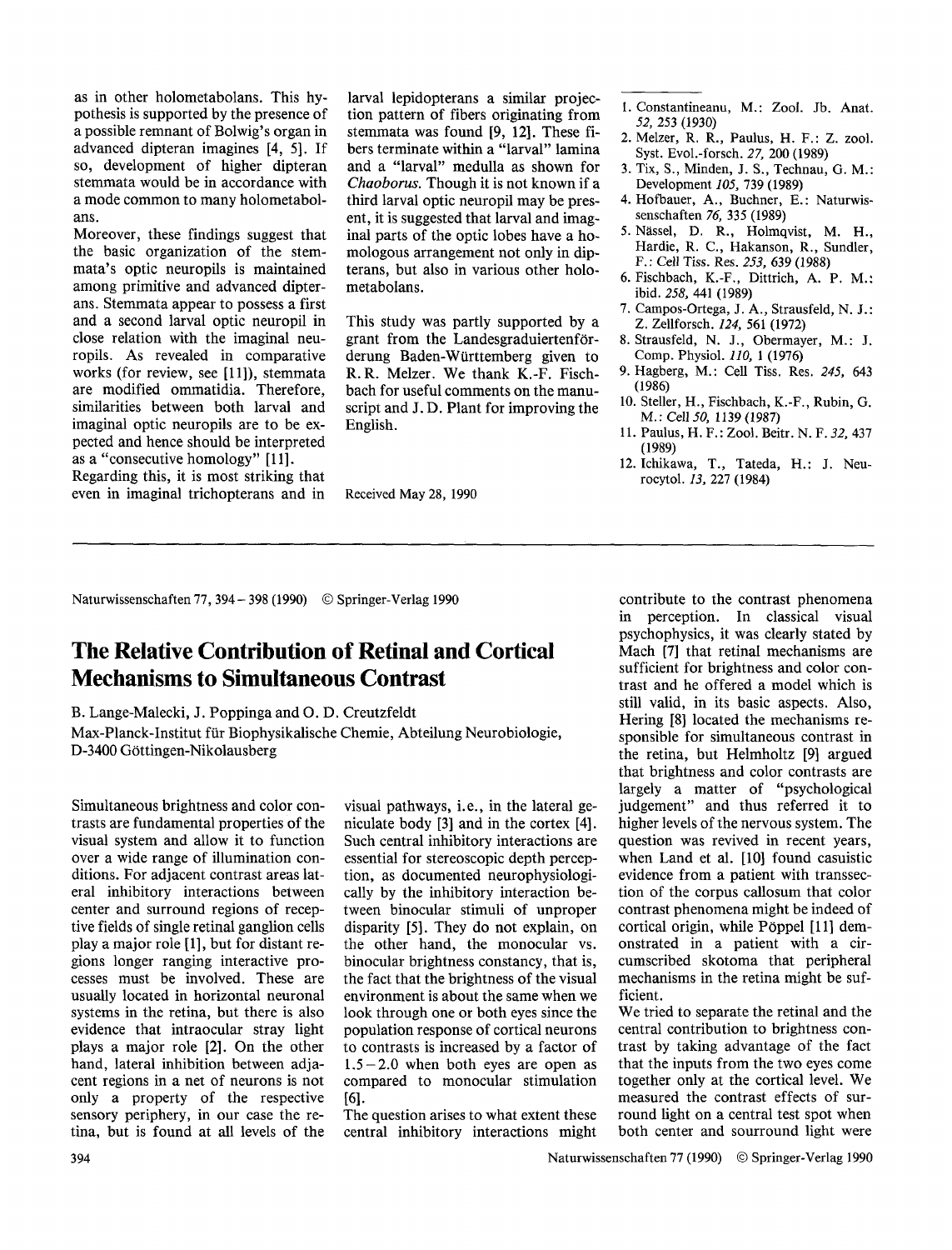offered to one or both eyes simultaneously (monoptic or binocular situation) and compared it to the contrast effects when center light was offered to one but surround light to the other eye (dichoptic situation).

a

Dichoptic brightness and color contrasts have been known to sensory physiologists for a long time [12], and summation (or averaging) of the inputs from the two eyes has been demonstrated for color [13] as well as for brightness [14]. The investigation of dichoptic vision is hampered, however, by binocular rivalry, by which the input from one or the other eye is suppressed when the visual stimuli to the two eyes are not identical. This can be largely overcome by adding a fine grid of contrast lines to the stimulus to one eye. Now in most individuals, the visual image to this eye is not suppressed by interocular rivalry [15]. In addition, regular alternation between the dichoptic and the binocular or monoptic viewing condition further helps to overcome ocular rivalry.

We report here on a comparison of the darkness induction in a small test field  $(1^{\circ}$  diameter) exerted by a sourround field of  $1^\circ$  inner and  $4.5^\circ$  outer diameter at various intensities (first experiment), and on the reduction of contrast sensitivity in a central  $3^\circ$  field by surrounds (inner diameter 3°, outer diameter 9°) of different intensities in the binocular and the dichoptic situation (second experiment). The first experiment was done on a phase difference haploscope [16], the second on a synoptophor [17]. Our results indicate that central mechanisms can produce darkness induction and sensitivity changes in a central test field but that these are smaller and appear to have a more limited range than the respective intraocular effects.

Figure 1 shows the darkness induction of a surround field at different intensities on a 1° center light in the binocular (continuous line) and the dichoptic situation (broken line). The data are the means from four observers (vertical lines give the interindividual standard deviations). Only these four of seven subjects showed clear contrast effects in the dichoptic viewing condition. Two subjects did not indicate any brightness change of the central test field in the dichoptic situation (see Fig. 3 A, symbols 5 and 6) and one subject only





Fig. 1. Darkness induction by a surround field of various intensities in the binocular and dichoptic situation. Measurements were done on a phase difference haploscope [16], which allowed the exposure of both eyes to the same image or each eye separately with one or the other stimulus in 100/s alternations (for details of the experimental design,

When he was satisfied by his match, the luminance of the comparison spot was measured with a Spectra photometer. This procedure was repeated three times. Dichoptic experiments were repeated with one or the other eye exposed to the test spot and data from both eyes were pooled. A) Original data, B) the relative changes of brightness as a function of surround luminance. These data are averages with standard deviations from four observers out of seven (see text). In (B), the control value is set as 0, and the relative amount of brightness reduction is given in %. Observers were healthy persons of both sexes (age:  $24-35$ ) years) with normal binocular vision and no or slight refraction anomalies which were fully corrected

spot all the time and are thus both adapted while during the dichoptic situation only one eye is exposed to the test spot, while the other only sees it during the matching period. In order to overcome this difficulty we calculated the relative changes of brightness of the test field for each observer at different surround conditions separately in the



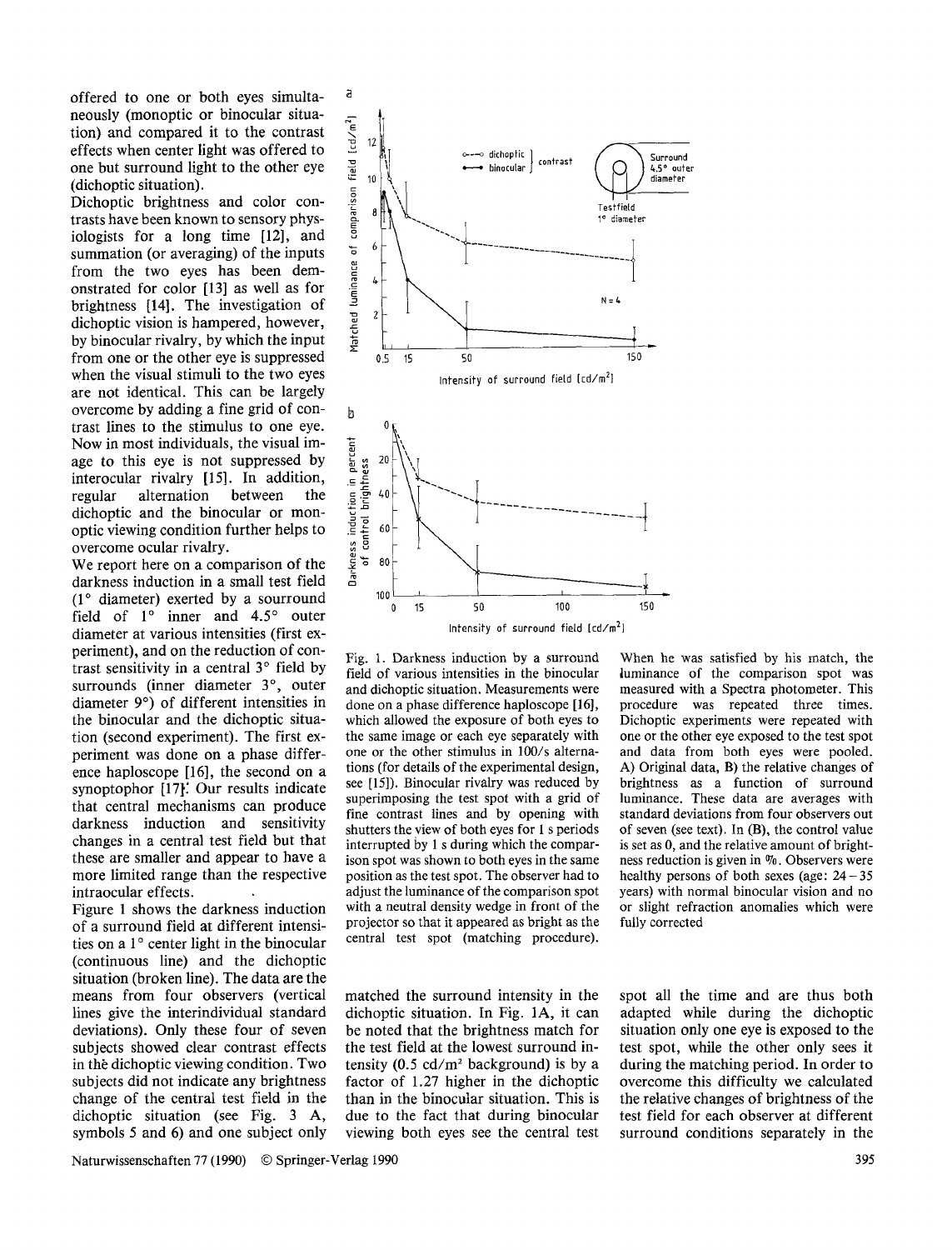

Fig. 2. Increase of contrast threshold as a function of surround intensity in the monoptic and dichoptic viewing condition. Data from six subjects. This experiment was done on a synoptophor [17]. Subjects looked with the right eye through a 3° hole at a black/ white television screen, the luminance of which alternated at a rate of 1 s, from a basic intensity of 10  $cd/m<sup>2</sup>$  to a higher intensity. The amplitude of the intensity difference was changed at random in steps down to a minimum of 0.01 contrast. The subject had to indicate whether he saw a flickering at a given contrast setting. The contrast at which the observers answered 50 % with yes

binocular and the dichoptic situation. The averages of these relative values are shown in Fig. lB. The ordinate shows the darkness induction, the abscissa the luminance of the surround. These curves clearly demonstrate that the darkness induction is always larger in the binocular than in the dichoptic situation. The fraction dichoptic to binocular darkness induction varied, at all surround intensities and in all four observers, between 0.5 and 0.7, with

and 50 % with no was taken as the contrast threshold. In the monoptic viewing situation, a circular field of 9° outer diameter surrounded the  $3^\circ$  hole through which the right eye looked at the television screen. In the dichoptic situation the left eye looked at a surround field of 3° inner and 9° outer diameter, the center of which was not illuminated, while the right eye only saw the flickering screen through the  $3^\circ$  hole. A) Original data with the standard deviations, B) change of contrast thresholds relative to the first value determined at a surround of 10  $cd/m<sup>2</sup>$ 

only one value below (0.22) and one above (1.05) this range. The average of all dichoptic to monoptic quotients was  $0.58 \pm 0.2$  or, in reciprocal terms, central mechanisms increase the effects by a factor of 1.72.

As indicated by the large standard deviation in Fig. 1A, the darkness induction in the binocular as well as in the dichoptic situation showed considerable interindividual variation. On the other hand, there was a tendency

that in the different observers the strength of darkness induction in the binocular and the dichoptic conditions was correlated  $(r=0.69)$ . This means, as shown in Fig. 3A, that values measured by one observer may overlap with those measured by another, but that for each observer brightness decreased with increasing surround intensity and that the binocular darkness induction was always larger than the dichoptic.

In the second experiment, we determined the change of contrast threshold at different surround intensities (see Fig. 2). This time, the surround effect in the dichoptic was compared with that in the monoptic viewing situation (only one eye sees the center and the surround). The contrast sensitivity in the center clearly decreases with increasing surround illumination in the monoptic as well as in the dichoptic viewing condition. Also, in this experiment the effect in the dichoptic situation was much less and, in addition, the interindividual variation was larger. But again, in each observer and at each intensity, the surround effect was larger in the monoptic than in the dichoptic situation (except for one value at the lowest surround intensity). This is shown in Fig. 3B, where the dichoptic (ordinate) and the monoptic (abscissa) surround effects under different contrast situations were plotted against each other. The correlation between both measurements was  $r = 0.7$ . On the average, the surround effect in the monoptic situation was 4.6 times larger than that in the dichoptic situation (dichoptic to monoptic quotient  $=$ 0.22), if the control value is taken as 0. This indicates that for threshold sensitivity the contribution of postretinal cerebral mechanisms is smaller than that for the suprathreshold simultaneous contrast. This can also be recognized by the different slopes of the dichoptic vs. monoptic correlations in Fig. 3 (0.43 for the darkness induction and 0.18 for the contrast sensitivity experiments, respectively). In addition, the relative threshold vs. surround intensity function in Fig. 2B appears to saturate at lower surround intensities in the dichoptic than in the monoptic situation.

The results of the experiments described here clarify the old controversy in psychophysics as to whether visual contrast phenomena are of retinal or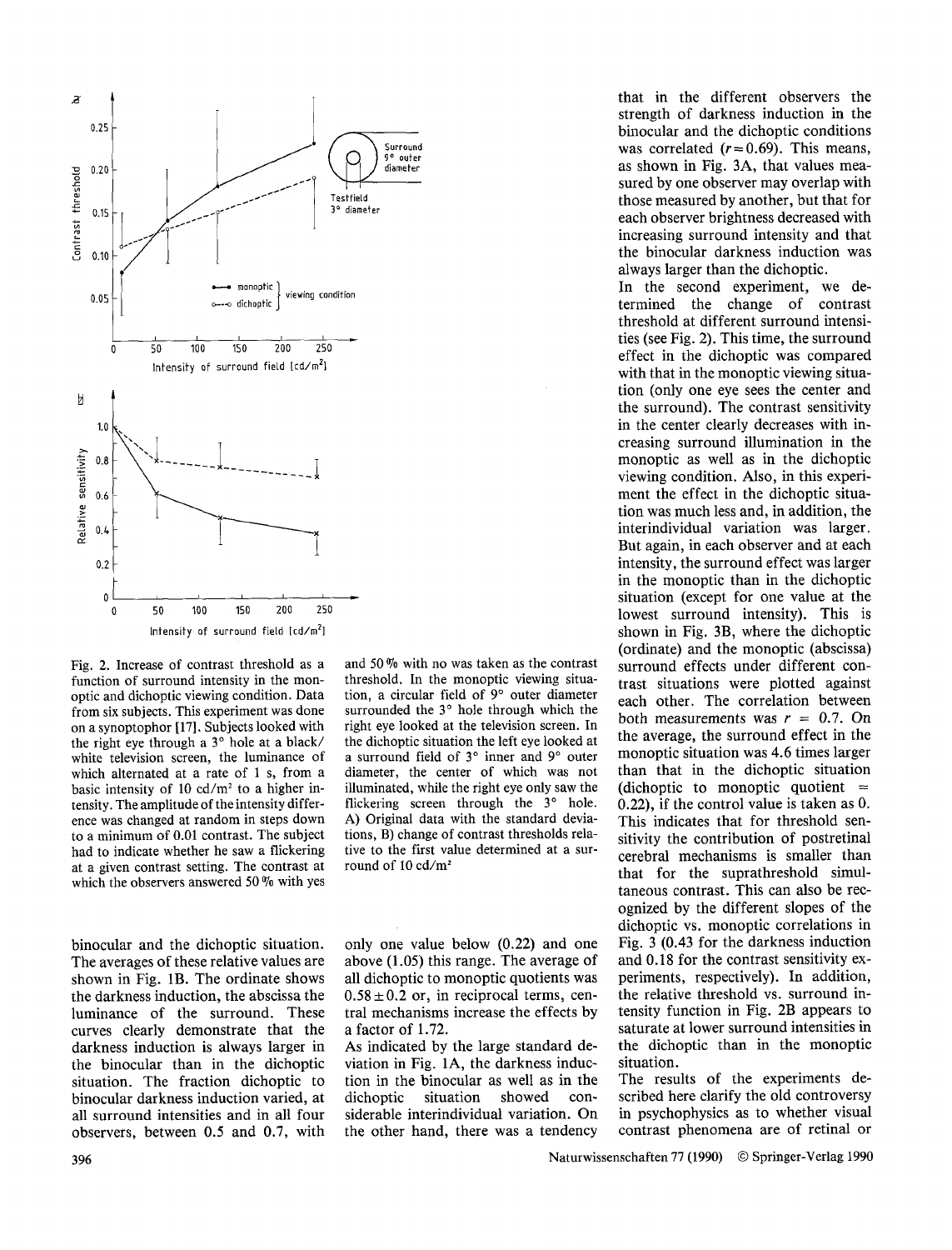central (cerebral) origin. They indicate  $\phi$  -10 that, with some interindividual variation, the central contribution is about<br>50–60% in the case of simultaneous<br>contrast and about 25% for threshold 50-60% in the case of simultaneous  $\frac{1}{6}$  10 contrast and about 25 % for threshold sensitivity. This means that in the case<br>of simultaneous contrast, the retinal<br>contrast is amplified by central<br>mechanisms by a factor of  $1.5-2.0$ ,<br>while in the threshold situation the cen-<br> $\frac{36}{9}$   $\frac{5}{6}$ of simultaneous contrast, the retinal  $\frac{2}{5}$   $\frac{8}{30}$ contrast is amplified by central mechanisms by a factor of 1.5-2.0,  $\frac{12}{3}$  40<br>while in the threshold situation the cen-<br>tral amplification is about 1.25.<br>As a mechanism for retinal contrast  $\frac{12}{3}$   $\frac{12}{3}$ while in the threshold situation the central amplification is about 1.25.  $\frac{1}{7}$   $\frac{1}{2}$  s<sup>50</sup>

As a mechanism for retinal contrast  $\frac{4}{5}$   $\frac{3}{5}$   $\frac{60}{5}$  phenomena lateral neuronal interaction<br>between adjacent retinal regions (cen- $\frac{2}{5}$   $\frac{60}{5}$   $\frac{1}{2}$ phenomena lateral neuronal interaction between adjacent retinal regions (cen- $\frac{1}{60}$  70 ter/surround organization of receptive  $\alpha$ <sub>80</sub> fields of individual ganglion cells) as well as stray light effects have to be 90 considered [1, 2]. As our experiments were not intended or designed to discriminate between both, we will not discuss further this aspect. As for the central contribution, an inhibitory interaction in the lateral geniculate nucleus (LGN) or the cerebral cortex could be (LGN) or the cerebral cortex could be possible. Binocular inhibitory interac-<br>tion in the LGN has been observed by tion in the LGN has been observed by  $\frac{2}{3}$  several authors in neurophysiological measurements in cats but is weak and essentially restricted to the receptive field center [18]. Interocular inhibition  $\frac{3}{5}$ several authors in neurophysiological  $\begin{bmatrix} 1 \\ 2 \\ 3 \\ 4 \end{bmatrix}$  reasurements in cats but is weak and essentially restricted to the receptive measurements in cats but is weak and  $\begin{bmatrix} 2 & 2 \\ 1 & 2 \end{bmatrix}$  2.0 essentially restricted to the receptive<br>field center [18]. Interocular inhibition<br>in the primary visual cortex (area 17), field center  $[18]$ . Interocular inhibition in the primary visual cortex (area 17),  $\frac{10}{9}$   $\frac{10}{10}$ on the other hand, is very strong indeed [4], and could certainly contribute to lateral inhibition and thus brightness attenuation via surround mechanisms. However, the lateral extent of intracortical inhibition is limited and essentially restricted to a modular width of  $1.0 - 1.5$  mm or less [19]. This would correspond, in the foveal region, to an angular width of much less than  $1^\circ$ , whereas perceptual effects of surround induction spread over several degrees. As it is difficult to reconcile this with the limited spread of intracortical inhibition, we conclude that simultaneous brightness contrast is not only the result of lateral neuronal interactions and of adaptive gain control, but that it also involves a comparison of activity levels in adjacent regions of the visual field representation.

Our results explain why experimental evidence can be brought forward for each of the contrasting views about the location of neuronal algorithms for simultaneous contrast in the retina or the cortex  $[7-11]$ . In fact, both are true but the central contribution is much smaller than the retinal and is probably due to completely different



Fig. 3. Correlation between darkness induction (A) and contrast threshold increases (B) in the dichoptic and the binocular or monoptic viewing condition. A) Values from six subjects, but the correlation was calculated only for the four subjects who showed a dichoptic contrast effect (observers  $1-4$ ). Symbols refer to measurements at different surround intensities as indicated, the num-

mechanisms. As brightness contrasts in circumscribed spectral regions are also involved in color contrast [20] and as weak color contrasts can also be evoked dichoptically [8, 21], the results of this study may be valid to color vision as well.

Received March 22 and April 20, 1990

bers on the symbols refer to different observers. Relative values of darkness induction as in Fig. lB. B) Correlation between relative increase of contrast threshold in the dichoptic and the monoptic viewing situation. Symbols refer to measurements at different surround intensities as indicated, the numbers refer to the different observers

San Francisco-London-Amsterdam: Holden-Day 1965; Ratliff, F.: Proc. Am. Soc. *151,* 150 (1971)

- 2. Walraven, J.: Vision Res. *13,* 1739 (1973); Creutzfeldt, O., Crook, M., Kastner, S., Li, Chao-yi, Pei Xing: submitted
- 3. Singer, W., Creutzfeldt, O. : Exp. Brain Res. *10*, 311 (1970); Singer, W., Pöppel, E., Creutzfeldt, O. : ibid. *14,* 210 (1972)
- 4. Creutzfeldt, O., Ito, M.: ibid. 6, 324 (1968); Creutzfeldt, O., Kuhnt, U., Benevento, L. A.: ibid. *21,* 251 (1974); Hess, R., Murata, K.: ibid. *21,* 285 (1974); Sillito, A. M.: J. Physiol. (Lond.) *250,* 287 (1975); Sillito, A. M., in: Cerebral Cortex, Vol. 2, p. 91

Naturwissenschaften 77 (1990) © Springer-Verlag 1990 397

<sup>1.</sup> Kuffler, S. W.: J. Neurophysiol. *16,* 37 (1953); Baumgartner, G., Hakas, P.: Pflügers Arch. 274, 489 (1962); Ratliff, F.: Mach bands: quantitative studies on neuronal networks in the retina.